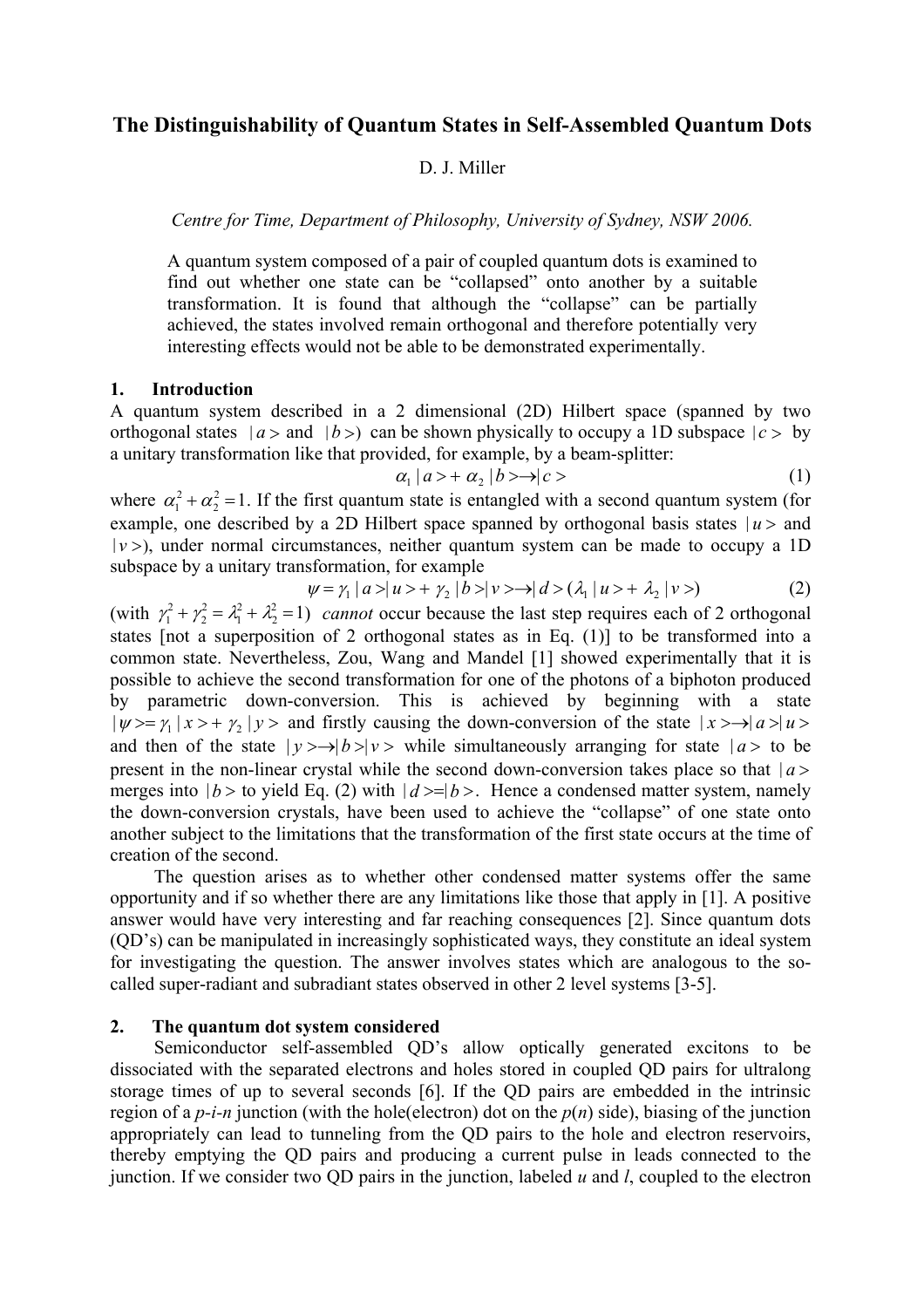and hole reservoirs, both of the states  $|eh\rangle_e|00\rangle_e$  and  $|00\rangle_e|eh\rangle_e$ , which are the two ways one exciton can exist in the system of the two QD pairs, can be made to decay to the same state  $|00\rangle$ <sub>*u*</sub> $|00\rangle$ <sub>*l*</sub> $|eh\rangle$ <sub>*r*</sub>, where  $|eh\rangle$ <sub>*r*</sub> represents one extra particle in each of the electron and hole reservoirs, and consequently a current in the leads to the junction. Thus we have a candidate for the collapse of two previously orthogonal states onto a common state as in [2].

We can entangle the QD system with another quantum system by exciting the exciton by a superposition of photon states. Consider a Mach-Zehnder interferometer (MZ) with an initial 50:50 beam splitter (BS) and with one of the QD pairs in each of the middle arms of the MZ (labeled *u* in the upper arm and *l* in the lower). If the MZ is fed with a photon pair  $|1,1\rangle$ , the first beam splitter yields [7] the path entangled state  $(|2,0\rangle + |0,2\rangle)/\sqrt{2}$  ( $|n,m\rangle$ ) will mean the occupancy of the upper(lower) arm is  $n(m)$  at any particular stage in the MZ). Assuming a single exciton is produced by the two-photon state with probability unity, the product state of the photon pair, QD's and the e-h reservoirs evolve as follows  $|1,1\rangle|00\rangle$ <sub>*u*</sub> $|00\rangle$ <sub>*i*</sub> $|00\rangle$ <sub>*r*</sub> $\rightarrow$   $(|2,0\rangle + |0,2\rangle) |00\rangle$ <sub>*i*u</sub> $|00\rangle$ <sub>*i*</sub> $|00\rangle$ <sub>*r*</sub> $\sqrt{2}$ 

$$
\rightarrow (|1,0\rangle|eh\rangle_{u}|00\rangle_{l}+|0,1\rangle|00\rangle_{u}|eh\rangle_{l})|00\rangle_{r}/\sqrt{2}
$$

 $\rightarrow$   $[(t|1,0>+r|0,1>)|eh>_{u}|00>_{t}+(-r^{*}|1,0>+t^{*}|0,1>)|00>_{u}|eh>_{t}]|00>_{r}/\sqrt{2}$  (3) where the four states are, respectively, before the first BS, after the first BS but before the encounter with the QD pairs, after the encounter with the QD pairs and after the second BS and *t* and *r* are determined by the path lengths in the MZ and by the second BS and  $|t|^2 + |r|^2 = 1$ . The state  $|eh\rangle_u$  describes an exciton excited by one of the photons on the upper path with the *e* and *h* separated in the coupled QD pair on the upper path. Similarly on the lower path. We see that the photon which has not been lost in exciting the exciton emerges with equal probability on the upper and lower output paths of the MZ. However *if*  we can straightforwardly empty into the carrier reservoirs the *e* and *h* of the coupled QD pair which is storing the exciton, the final state would evolve to

$$
((t+r) | 1,0> + (-r^*+t^*) | 0,1>) | 00>_{u} | 00>_{l} | eh>_{r'} \sqrt{2}
$$
 (4)

With this form of the wavefunction, which happens because information about which coupled QD pair stored the exciton is lost, interference between the paths in the MZ can take place and by adjusting the MZ path lengths (and/or the second BS) the photon can be manipulated, for example to emerge on the upper path only by making  $r = t$  in Eq. (4). We must now examine the process of "emptying" a QD by tunneling into a carrier reservoir. We shall see that although the information about which QD pair stores the exciton can, indeed, be lost, the desired result of Eq. (4) cannot be achieved.

## **3. The Results**

An exactly solvable model of the tunneling dynamics of a two level quantum system coupled to a macroscopic environment has been applied to the states of QD's [8]. That model can be used to deal with the electron which is in one of the QD's in either the upper or lower coupled QD pairs being considered here. The results for the QD's holding the hole are analogous. It is instructive to deal first with the 2 (assumed identical, with energy  $\varepsilon$ ) QD's coupled to a single discrete level (labeled 1 with energy with energy  $\varepsilon_1$ ) and then consider what happens when that level is the continuum representing the electron reservoir. The Hamiltonian is

$$
H = \varepsilon (d_u^{\dagger} d_u + d_l^{\dagger} d_l) + \varepsilon_1 d_l^{\dagger} d_l + V (d_u^{\dagger} d_l + d_l^{\dagger} d_u + d_l^{\dagger} d_l + d_l^{\dagger} d_l)
$$
(5)

where  $d_u^{\dagger}(d_l^{\dagger})$  creates an electron on the dot on the upper(lower) path,  $|e\rangle_u \equiv |u\rangle \cdot (|e\rangle_l \equiv |l\rangle)$ , etc and the coupling *V* can be taken to be real without loss of generality. The eigenstates of *H* are the antisymmetric state  $|->=(|u\rangle - |l\rangle)/\sqrt{2}$  and the states  $|x\rangle = \alpha_1|+ \rangle + \alpha_2|1\rangle$ ,